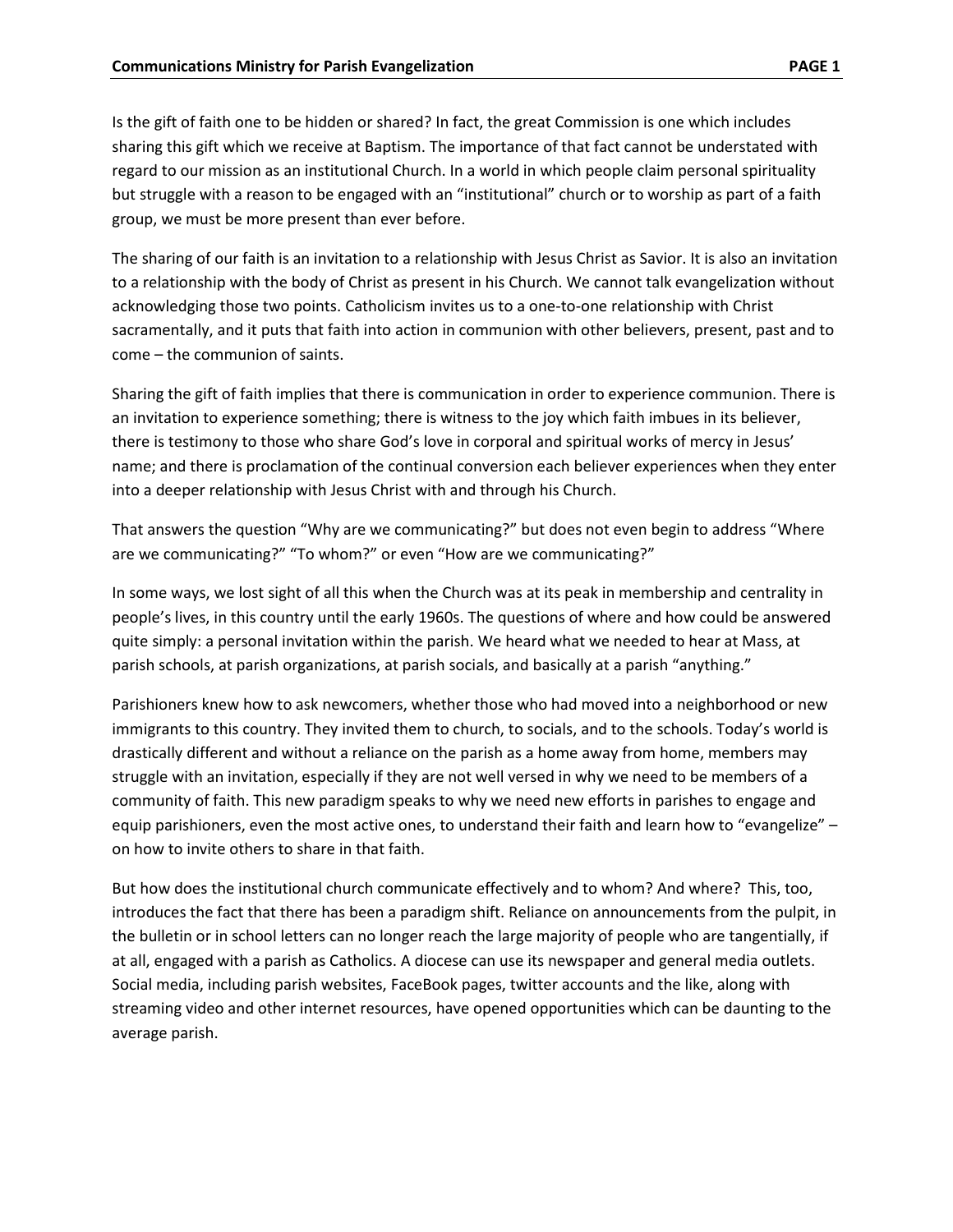Communications is a ministry today for parishes to be successful, one that is not optional. Communications at the diocesan level needs to transform in order to be able to support parishes in that effort.

## **There is an URGENT need to do something.**

In summary, we are all aware of the statistics. We have an overall shrinking number of active parishioners. Annual Kenedy Directory reports indicate shrinking sacramental activity, ESPECIALLY baptisms, which is an indicator of long range membership. It is also an indicator of a growing number of UNCHURCHED members from traditionally Catholic households, young families who are choosing not to baptize their children. If 25% of parishioners attend Church on a given Sunday, some may be visiting or away and not getting bulletins or hearing announcements. In-Pew communications cannot reach majority of our "audiences"

## **Strategy to Evangelize:**

We need to reach beyond the pew (Spread the Good News) to those we need to either invite back (new evangelization) or introduce to Jesus Christ (the great commission), by empowering active parishioners to be more effective witnesses to the faith. We can use public and/or social media to share "good news" stories, whether they are local, national and international, and we must make them available to ALL Catholics. The timing could not be better. We have an opportunity to "Ride the wave" of Pope Francis' popularity by trying to reach people who had previously written us off.

#### **What are our Communications objectives?**

There are fundamentally five objectives to Catholic communications:

- 1. Stay in touch with active Catholics to engage them in the life of the parish community and the larger Church community
- 2. Educate, inform, etc.
- 3. Reach out to inactive Catholics to invite them to more active participation and at least keep the spark of faith alive in their lives
- 4. Reach out to people who relate to the causes of the church but have not been "churched" and are heritage Catholics
- 5. Keep the people of Central Mass aware of the charitable and educational services we provide to the community, the great impact this has as a result, and be a voice of spiritual guidance in times of crisis, as well as a moral voice on key issues before the electorate

Regardless of which objective is being addressed. We need to keep in mind some basic rules that apply to all. Specifically, even when we have one message to convey, the tone and language of a message may vary depending on the audience. (e.g. church language is ineffective when speaking to the unchurched.)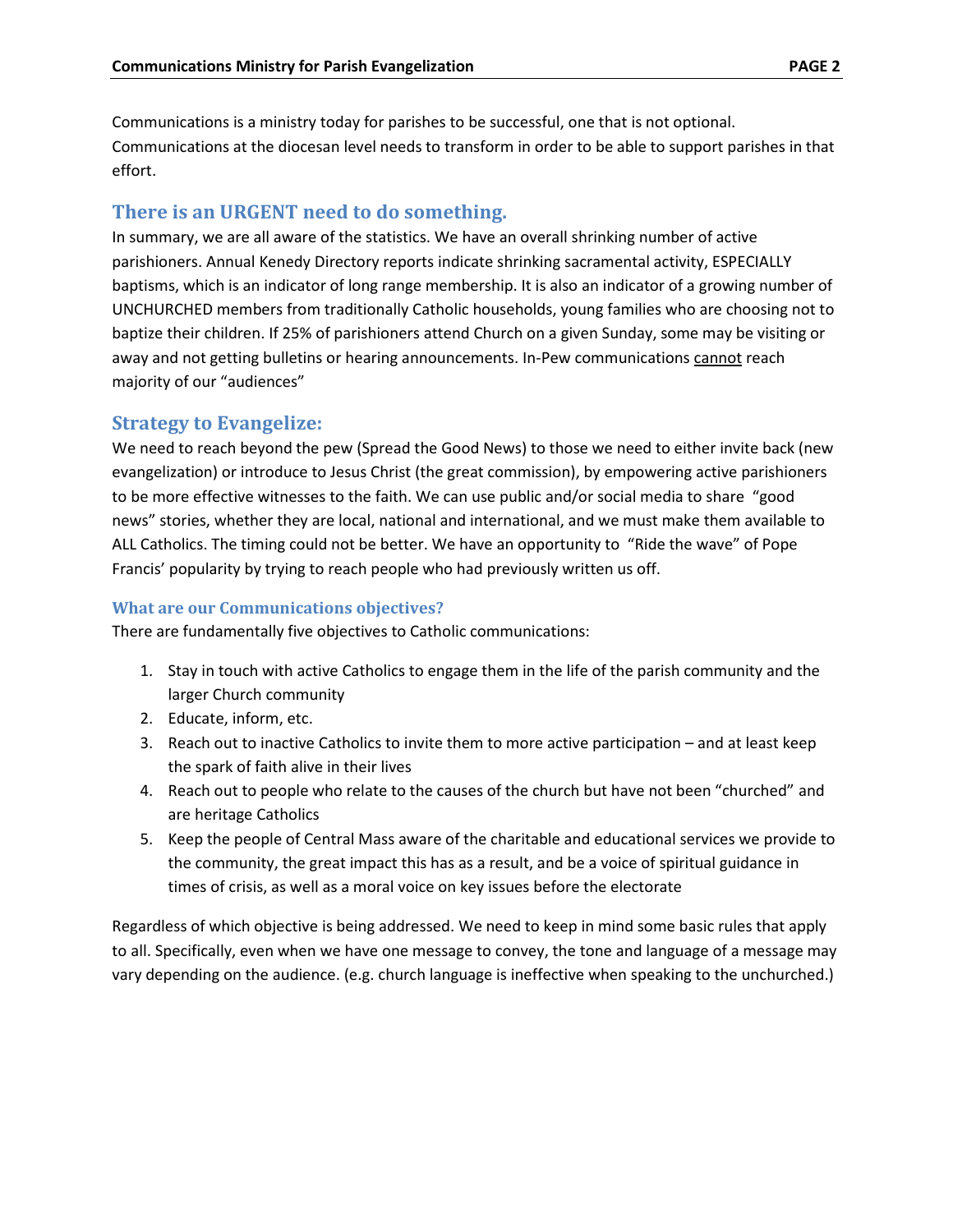



The primary goal of Parish Communications is to keep active parishioners informed (group 1). Yet in trying to accomplish this, Parishes are challenged by the following resources:

- Bulletin (limited information, non-interactive, in-pew and some online reach)
- Newsletters and printed letters (expensive to produce and mail at 50 cents each)
- Websites (need to have them but can't find the time or people to do them or keep them current)
- Email (limited use in most parishes and don't know how to keep lists current)
- Text messages, tweets, Facebook, Instagram, listservs, etc. (Forget it –no time or expertise.)

A desire we all share is to Communicate with occasional parishioners (group 2 and 3) . They may be mobile, elderly/homebound, winter flight families, in the military, away at college, or working jobs which force them to find Masses at other churches.

Beyond those we know, how do we reach out to non-active but still enrolled parishioners? Can we reach out to younger generations of practicing Catholics who are not engaged? And, although the Extraordinary Jubilee Year of Mercy ended officially in 2016, our Holy Father reminded us that witnessing to God's mercy is central to our mission. Can we be the face of Mercy to everyone (groups 3 & 4)

## **To do any or all of the above is to evangelize.**

The challenges we face in evangelization are real. How can we communicate to someone who is not there? (groups 2 – 4) How can we communicate in a manner that fosters dialogue? (groups 2 & 3) How can we be "available" when THEY want to communicate (i.e., 24 x 7)? (all groups)

# **Introducing Communications Ministry as a Collaborative effort**

Communications can no longer be a divided effort whereby the Bishop and his office's ministries speak broadly through some media, and try to speak through parish media when the pastor allows it. Why? In essence, any effective communications on the diocesan level, when it stays "disconnected" from a parish identity, stays in isolation of the parish – and is not moving people into a communal relationship. On the flipside, parish-centric communications, when they lack a sense of the breadth of a diocese or larger church reality, are denying local parishioners of their full Catholic identity. Parishes with limited or no resources are denying members of any participation outside of Sunday or daily Mass, yet there are so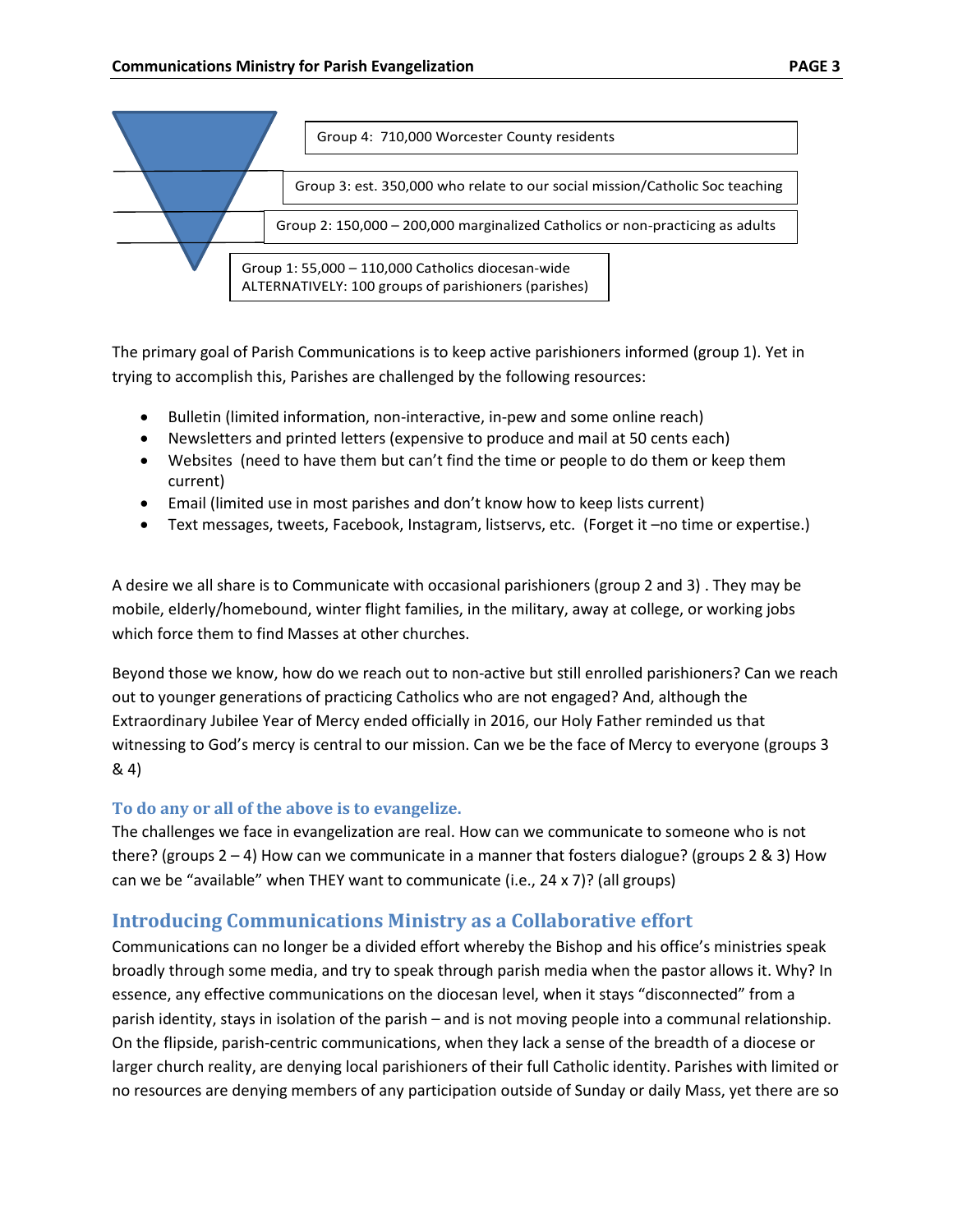many ways that adults can become more informed, more engaged and more committed through effective communications. Parish is where people most effectively experience their faith. Communications ministry as a collaboration of the parish with the diocese offers a parish "face" in conjunction with the practicality of shared resources from the diocese.

#### **Growing in the faith – a benefit of adult communications**

Bishop McManus and others have been often quoted to say" You cannot love what you do not know." An ongoing catechetical discussion taking place locally and nationally is the challenge to form adults in their faith, so that they can live and share the Joy of the Gospel with an understanding beyond that of a teenager, when most adults stopped availing themselves of catechetical resources. Effective Communications as a collaborative effort of diocese and parish can offer resources to adults to mature in the faith far beyond anything an individual parish can offer on a regular basis – or at least at the moment a particular member is interested in learning more and developing their spiritual life. This can range from formal programs, such as Dayton Univ., to discussion forums on specific topics as presented in the Conversation with Bishop McManus TV series, to effectively promoting parish-based scripture studies offered for deaneries or clusters.

# **What are the objectives of a Communications Ministry?**

- 1. DIRECTLY Support parishes in their evangelization efforts through effective communications
- 2. Provide a public voice to the Bishop, his office and his representatives on issues and the "face of Catholic Church" in Central Mass in various Catholic media
- 3. Be accessible to the general public to help understand "all things Catholic" though secular media and (now) social media - a filter to give context to national and international Catholic issues

#### **In summary:**

- 1. Do it collaboratively and cooperatively
- 2. Provide a *Service* to each parish by the diocese
	- a. Technical: standardized platform for website, email and video
	- b. Content providers: local stories and other content that can automatically update without redundant efforts across all parishes.
- 3. Coordinate among ministries and organizations
- 4. Collaborate with parishes in their need to share information intra-parish and inter-parish

We are missionaries – and always have been. How can we get a message beyond the pulpit or the rectory/parish office? Following in the spirit of *Gaudium et Spes*, we must empower our active parishioners to be equipped to carry the message into the world. In order to do that, we must assure that we share information with parishioners – as a sign of trust as well as a means of enabling them. We must also engage them to help our clergy to preach – and witness – in the new, social media world.

If our goal is to communicate that the Church IS relevant in the lives of all the various identified groups (graphic above), how do we approach that? Allow me to suggest three, intertwined tactics.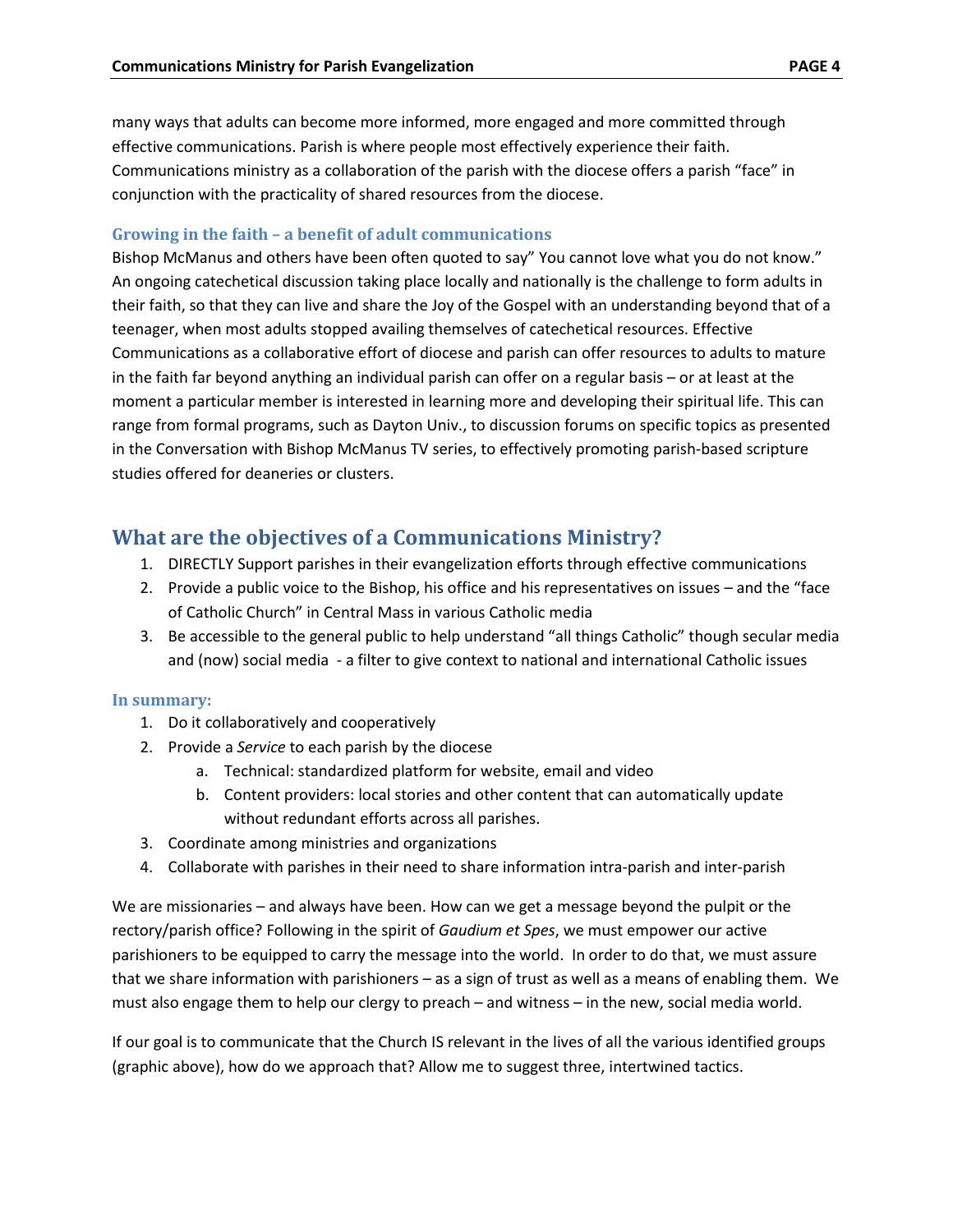1. Don't expect everyone to "enter" through the same door. We offer a number of ways that people can at least initially interact with our parishes or Catholic agencies: spiritual, liturgical, social justice, educational, charitable, etc. – all doors of relevancy for people based on their personal interests, their affinities, and their identity. For example, many young people identified with Pope Francis' teaching about the environment in *Laudato Si!* The church was relevant to them, at least from this stance. Building on that through local blogs by Youth Ministry, managed on the diocesan level but accessible at the local parish level, begins to "connect the dots" between a Roman document for the universal church and a local parish grappling with how to see Laudato Si as part of its local mission – to the individual person who is growing in the faith.

Pope Francis is showing us that we come to know Jesus Christ through many different avenues (serving the poor, in worship and the sacraments, in protecting the environment) – all of these can be "touchpoints" in their lives where parish and church have a role to play.

2. Engage them WHERE THEY ARE, on their turf, by their interests, demonstrating genuine concern for them. This is similar to #1 above, but is more than just topical. How often have we hosted talks and events at the parish and wondered why more people did not come? "They said they were interested in this topic so why aren't they here?" We've all heard it and said it. But we failed to take into account that so many people are living fragmented lives; schedules are often different from day to day; commutes are far longer and leave people with little to no energy on week-nights. As a result, weekends are packed not just with sports but all the chores that come with today's lifestyle. Increasingly, our events are supported by retirees and, perhaps, the under- or unemployed.

As an alternative, consider the power of also offering things via social communications. Enter the world of social communication where people can watch videos, listen to podcasts, read and interact on blogs, use chat sites to "dialogue" on various topics. All of these accomplish a variety of our stated objectives from above: get people engaged; keep them engaged; and develop at least some relational tie to the parish which is the "face" of that social communication, even if it was the portal through which they landed while surfing a diocesan resource (video or pastoral letter), or a national resource (like Dayton) or a media resource (like Catholic Free Press or Crux).

Invite people to "sign up" for different kinds of information. All commercial and consumer industries use niche marketing. Why? People are bombarded with so much information. They want to be able to know about things of interest to them and not drown in too much information. Similarly, we could organize not just websites but email lists, blogs etc. to be oriented by ministry.

#### 3. Engage them DIRECTLY and FREQUENTLY to stay top of mind

Email/LISTERVS, Facebook (via likes) and Twitter can put things in front of them multiple times per week – and they can RESPOND so that there is an opportunity for dialogue. (ref. High use of email and social media in survey -- see Appendix Summary)

When there is something exciting or something worth sharing, parishioners can share and spread the word via their shared emails, Facebook posts, etc. Because the Diocese could provide a Content service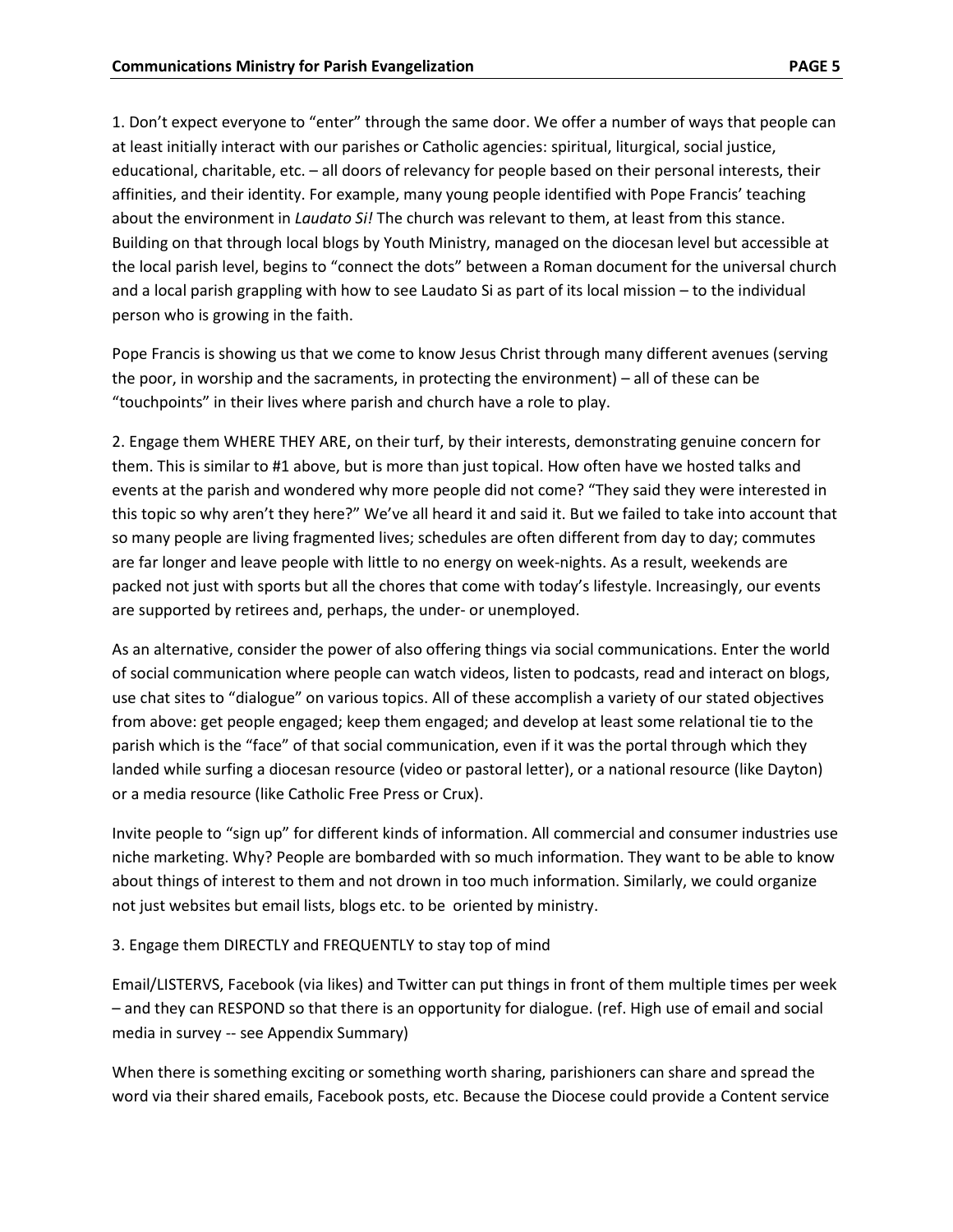with local stories, combined with access to CNS national and international news, there is always something that can be generated for attention.

Everything points back to PARISH identity to support ideal of active parish participation – under an umbrella of DIOCESE for broader resources. In other words, let faith-based messaging go viral.

#### **How can Communications service evangelization mission?**

EMPOWER: Equip active Catholics with the ability to be engaged in evangelization by addressing their attitude and comfort level with Church teaching and issues

WELCOME BACK inactive Catholics to engage the local parish in dialogue – through members, pastoral leadership or individual ministries, initiated via social media tools which migrate to in-person contact.

INVITE the Unchurched to a local faith community that embraces and experiences the Joy of the Gospel – that this faith is one of joy, real-love and hope for the future.

All of these speak to today's hotbutton in communications: engagement. In our survey of parishioners it was noted that people overall were hungry to know more: they use emails and social media to saty in touch with other groups to which they belong, still value a printed publication that they can read and share at their convenience, and are virtually all users of the internet. They will surely find sources less reflective of our local Catholic voice, making it imperative that we be present to engage them and empower them to help us in our mission to Spread the Good News.

# **One Communications Ministry**

We propose eliminating artificial, separate operations for Communications, TV Ministry and The Catholic Free Press. We would no longer be about trying to justify separate operations, but provide various platforms which would be local-focused and available on every parish website, and integrated to be used by parish and diocesan social communications. Decisions on what issues to promote and how to distribute are coordinated and consistent. There can still be "brand" identity to not lose recognition, but all content would be generated from a single-focused operation.

The benefit for both the diocese and the parish is better communication between a parish and its various members, more effective coordination of diocesan resources and more timely sharing of content.

We need a common web-platform for ALL parishes and ministries (eCatholic) as well as common access to FlockNotes for email. Standardization within the ministry would allow for ease of support while still maintaining local, parish control.

A central office, utilizing a strong web platform (eCatholic) which features easy to use support, can be supplemented by the diocesan ministry teaching parishes how to use Social Media and empower parishioners to assist. Over time, best practices can be shared among parishes since there are